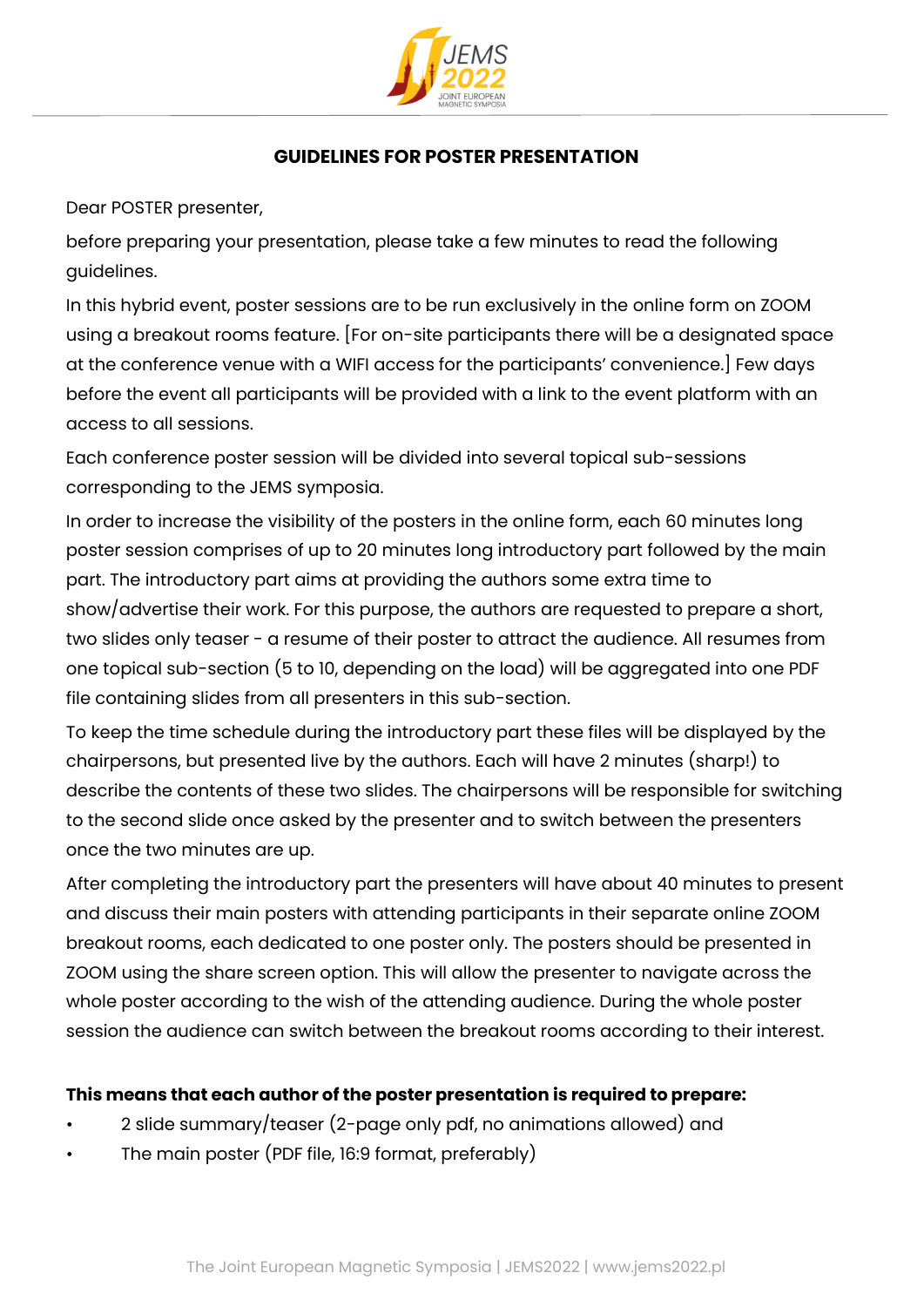



# **Before the Conference, you are kindly asked to:**

- **1.** Check the date and time of the session in the conference programme at iems2022.pl.
- **2.** Prepare the poster and the summary slides in the required form. All posters must be made and held in English.
- **3.** Upload the 2 slide teaser by July 10th 2022 using a following link: <https://www.dropbox.com/request/jksjoNe7hul8a7f0jdxI> Name your 2 slide teaser file as "posternumber\_lastname\_firstname.pdf"
- **4.** If you wish to have your poster file uploaded to the conference resources for the registered participants to view it at the time convenient in the asynchronous mode during the Conference dates, please upload your main poster file by July 17th 2022 using a following link: <https://www.dropbox.com/request/ELgqWHsxWSuPNJ0cRsAF>
	- Name your file as "posternumber\_lastname\_firstname.pdf"
- **5.** Take part in the test connection and a short ZOOM training organized by our technical staff. Our technical staff will be available according to the schedule given below:

## **18-21 July (Mon – Thu) from 1.00 pm to 2.00 pm CEST (Warsaw time)**

A link to attend a practice session will be provided by the end of June.

### IMPORTANT NOTE!

For the on-line participants - we recommend that you connect for this test connection from the same place and use the same equipment (computer, headphones, camera) that you will use during the conference session.

For the on-site participants – we recommend that for this practice session you will use the same equipment (computer, headphones, camera) that you will use during the conference session in Warsaw.